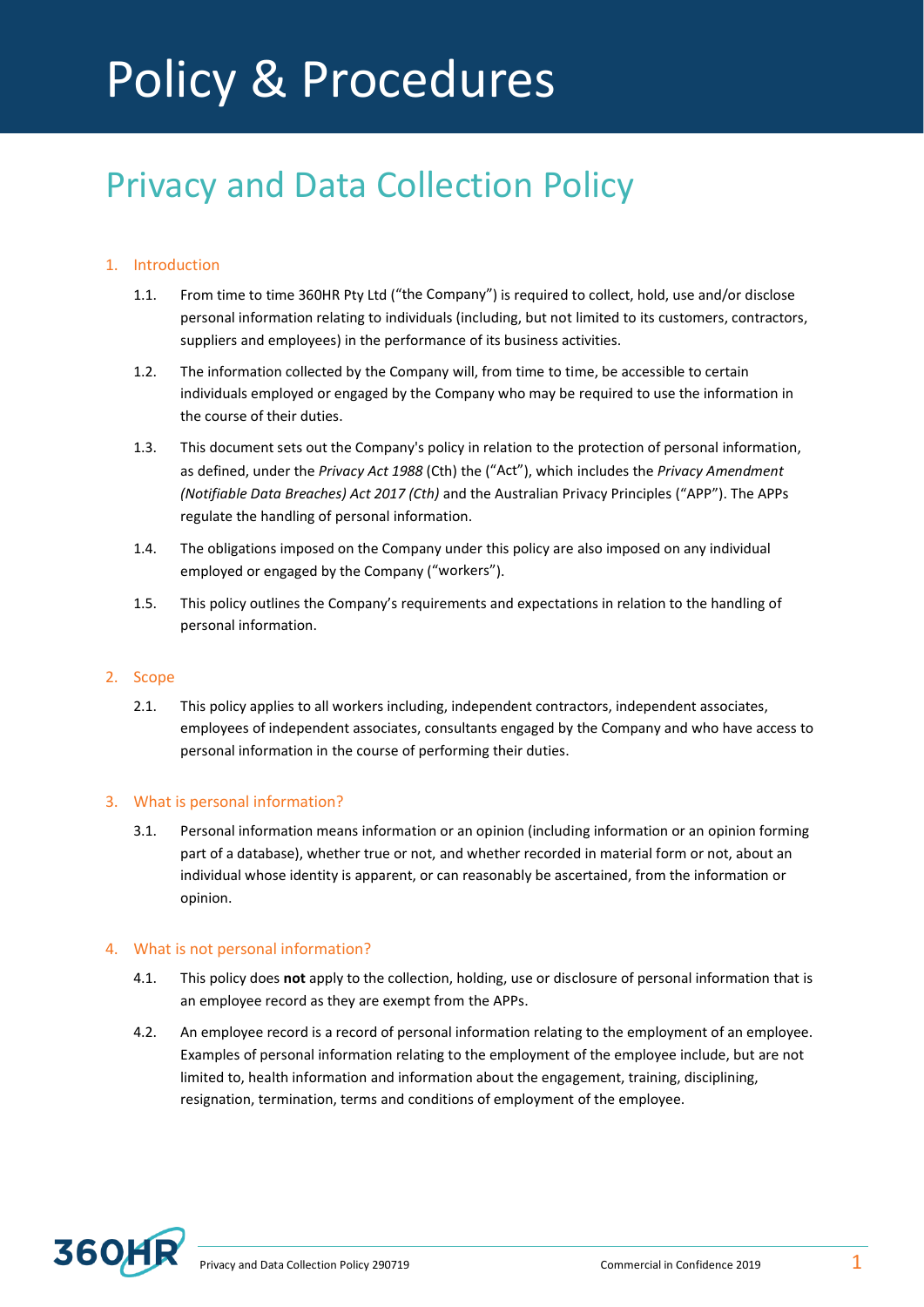- 4.3. Employees (such as those engaged in a supervisory, operations or human resource capacity) will have access to employee records. Employees who have access to employee records must ensure that the information is handled confidentially and for a proper purpose only. Employee records are only permitted to be collected, used and disclosed where the act of doing so is directly related to a current or former employment relationship.
- 4.4. Employees who have access to employee records and who may have a question about the use or disclosure of employee records, should contact the Company's Privacy Officer.

### 5. Kinds of information that the Company collects and holds

- 5.1. The Company collects personal information that is reasonably necessary for one or more of its functions or activities or if the Company has received consent to collect the information. If the Company collects sensitive information (as defined below), the Company must also have obtained consent in addition to the collection being reasonably necessary.
- 5.2. The type of information that the Company collects and holds may depend on an individual's relationship with the Company, for example:
	- i. Candidate: if a person is a candidate seeking employment with the Company, the Company may collect and hold information about that candidate including the candidates name, address, email address, contact telephone number, gender, age, employment history, references, resume, medical history, emergency contact, taxation details, qualifications and payment details.
	- ii. Customer: if a person is a customer of the Company, the Company may collect and hold information including the customer's name, address, email address, contact telephone number, gender and age and other sensitive information.
	- iii. Supplier: if a person or business is a supplier of the Company, the Company may collect and hold information about the supplier including the supplier's name, address, email address, contact telephone number, business records, billing information and information about goods and services supplied by the supplier.
	- iv. Referee: if a person is a referee of a candidate being considered for employment by the Company, the Company may collect and hold information including the referee's name, contact details, current employment information and professional opinion of candidate.
	- v. Sensitive information**:** the Company will only collect sensitive information where an individual consents to the collection of the information and the information is reasonably necessary for one or more of the Company's functions or activities. Sensitive information includes, but is not limited to, information or an opinion about racial or ethnic origin, political opinions, religious beliefs, philosophical beliefs, membership of a trade union, sexual preferences, criminal record, health information or genetic information.

<span id="page-1-0"></span>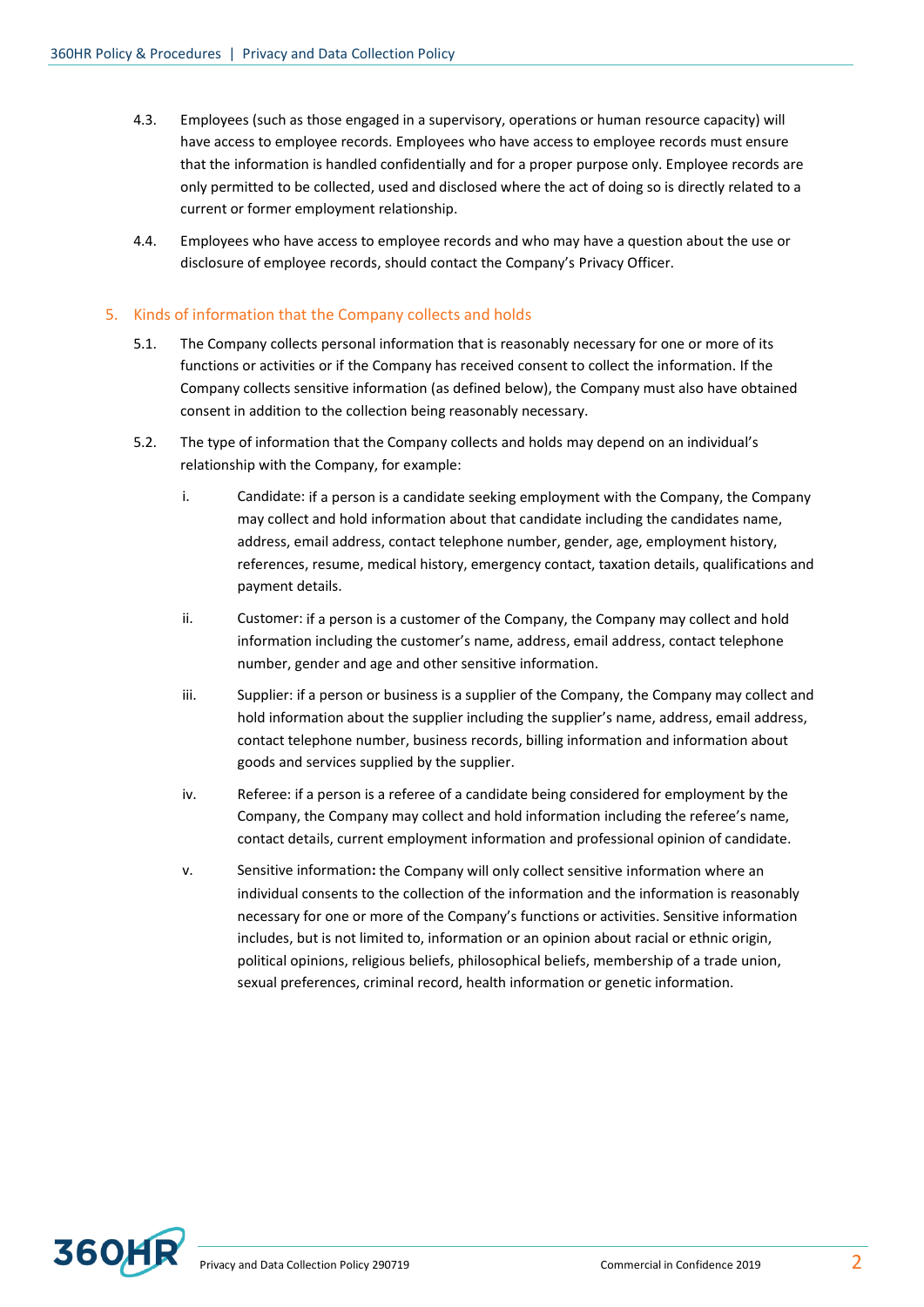#### 6. How the Company collects and holds personal information

- 6.1. The Company (and workers acting on the Company's behalf) must collect personal information only by lawful and fair means.
- 6.2. The Company may collect personal information in a number of ways, including without limitation:
	- i. through application forms (e.g. job applications);
	- ii. by email or other written mechanisms;
	- iii. over a telephone call;
	- iv. in person;
	- v. through transactions;
	- vi. through the Company website;
	- vii. by technology that is used to support communications between individuals and the Company;
	- viii. through publicly available information sources (which may include telephone directories, the internet and social media sites); and
	- ix. direct marketing database providers.
- 6.3. When the Company collects personal information about an individual through publicly available information sources, it will manage such information in accordance with the APPs.
- 6.4. At or before the time or, if it is not reasonably practicable, as soon as practicable after, the Company collects personal information, the Company must take such steps as are reasonable in the circumstances to either notify the individual or otherwise ensure that the individual is made aware of the following:
	- i. the identity and contact details of the Company;
	- ii. if the Company has collected personal information from someone other than the individual, or if the individual may be unaware that such information has been collected, the fact that the Company so collects, or has collected, the information and the circumstances of that collection;
	- iii. that collection of personal information is required by Australian law, if it is;
	- iv. the purpose for which the Company collects the personal information:
	- v. the consequences if the Company does not collect some or all of the personal information;
	- vi. any other third party or type of third party, to which the Company may disclose the personal information collected by the Company (see Appendix A);
	- vii. the Company's privacy policy contains information about how an individual may access and seek correction of personal information held by the Company and how an individual may complain about a breach of the APPs; and

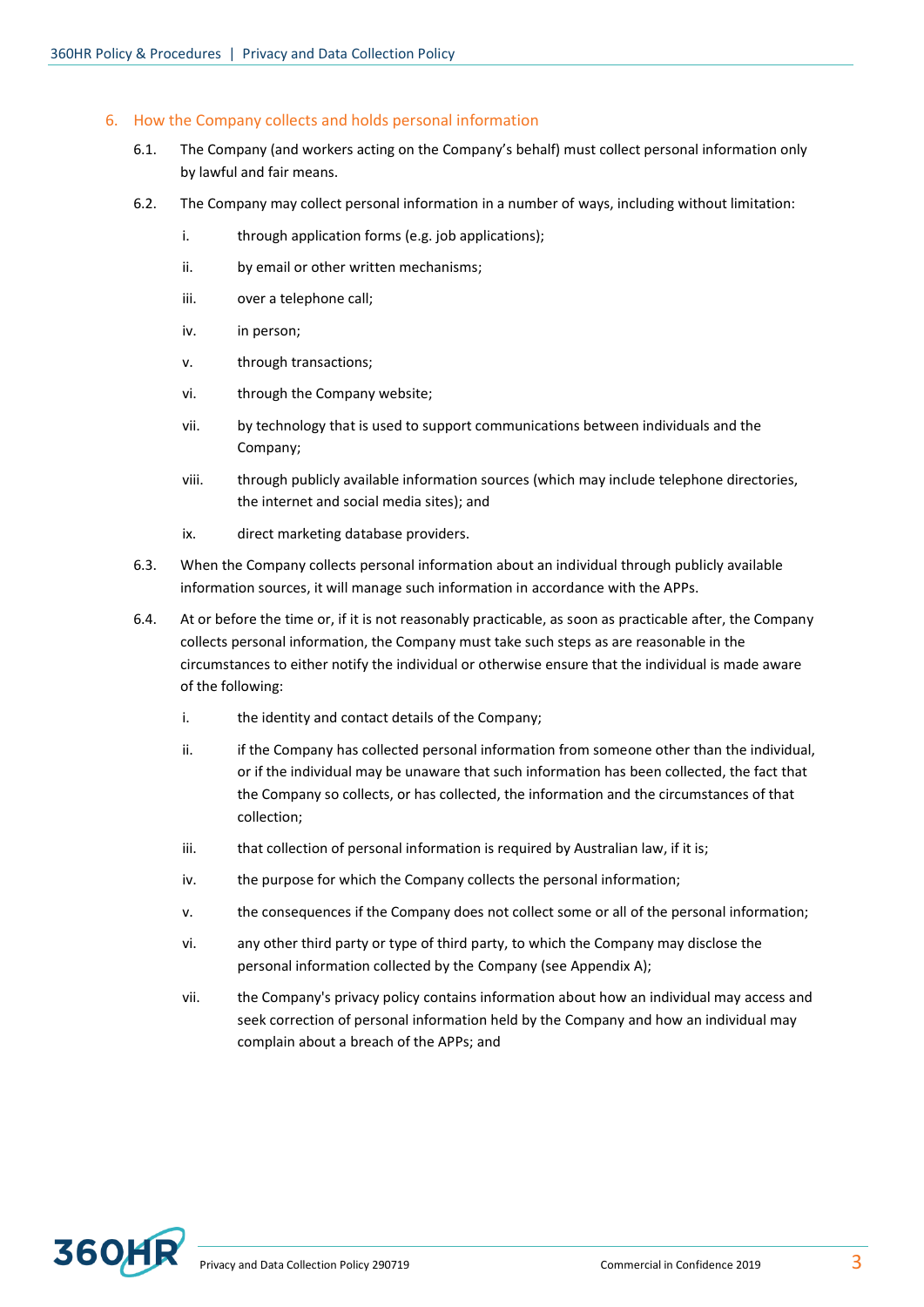- viii. if the Company is likely to disclose personal information to overseas recipients the countries in which such recipients are likely to be located if it is practicable to specify those countries in the notification or to otherwise make the individual aware of them (see Appendix A).
- 6.5. Unsolicited personal information is personal information that the Company receives which it did not solicit. Unless the Company determines that it could have collected the personal information in line with the APPs or the information is contained within a Commonwealth record, it must destroy the information to ensure it is de-identified unless the Company determines that it is acceptable for the Company to have collected the personal information.

#### 7. Use and Disclosure of Personal Information

- 7.1. The main purposes for which the Company may use and/or disclose personal information may include but are not limited to:
	- i. recruitment functions;
	- ii. customer service management;
	- iii. training and events;
	- iv. surveys and general research; and
	- v. business relationship management.
- 7.2. The Company may also collect, hold, use and/or disclose personal information if an individual consents or if required or authorised under law.
- 7.3. Direct marketing:
	- i. the Company may use or disclose personal information (other than sensitive information) about an individual for the purpose of direct marketing (for example, advising a customer about new goods and/or services being offered by the Company);
	- ii. the Company may use or disclose sensitive information about an individual for the purpose of direct marketing if the individual has consented to the use or disclosure of the information for that purpose; and
	- iii. an individual can opt out of receiving direct marketing communications from the Company by contacting the Privacy Officer in writing.

# 8. Disclosure of Personal Information

- 8.1. The Company may disclose personal information for any of the purposes for which it is was collected, as indicated under clause [0](#page-1-0) of this policy, or where it is under a legal duty to do so.
- 8.2. Disclosure will usually be internally and to related entities or to third parties such as contracted service suppliers.
- 8.3. If a worker discloses personal information to a third party in accordance with this policy, the worker must take steps as are reasonable in the circumstances to ensure that the third party does not breach the APPs in relation to the information.

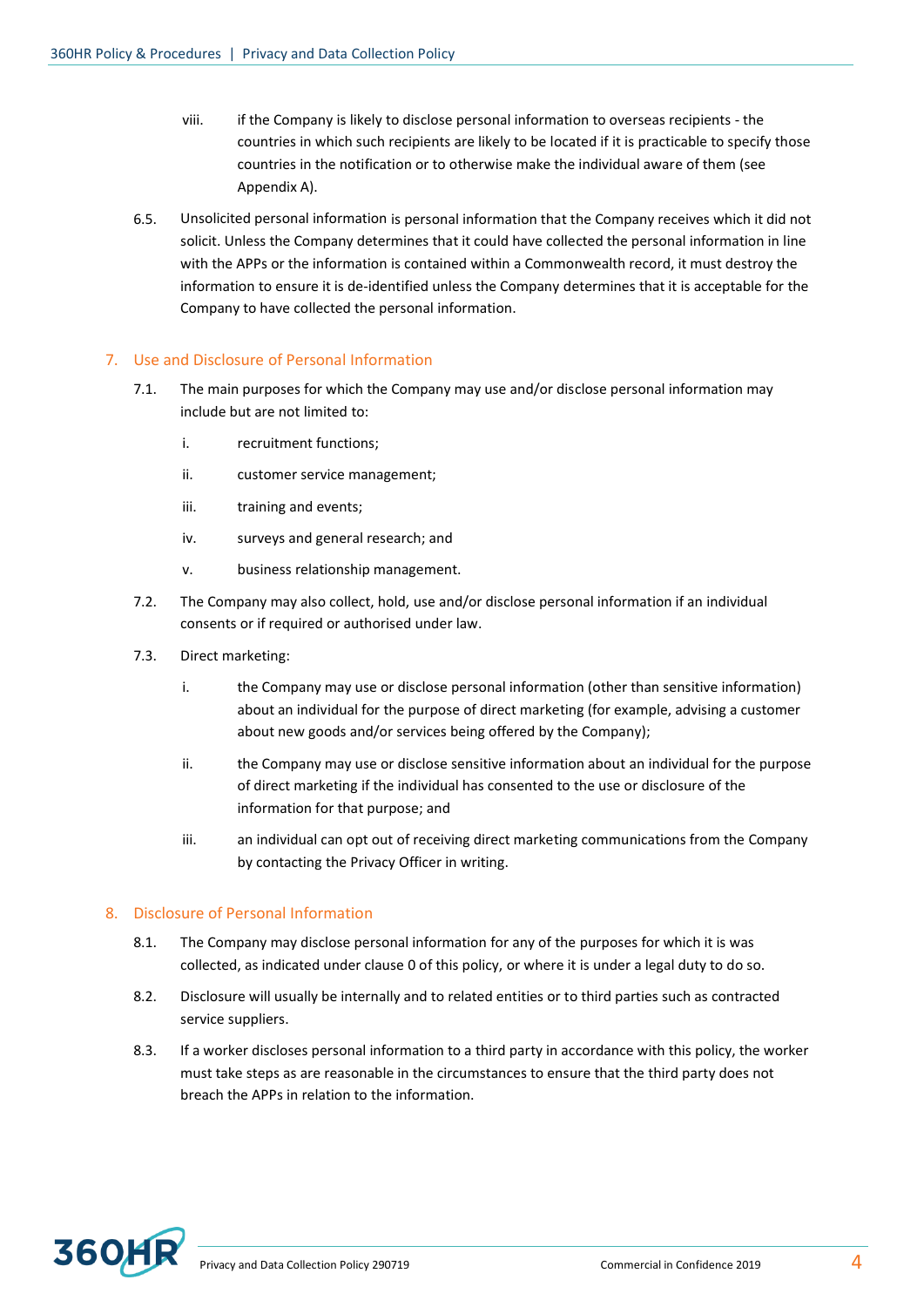*Cross-border disclosure of personal information.* 

8.4. The Company may be likely to disclose personal information to overseas recipients. Before a worker on behalf of the Company discloses personal information about an individual to an overseas recipient, the worker will take steps as are reasonable in the circumstances to ensure that the overseas recipient does not breach the APPs (other than APP 1) in relation to the information.

#### 9. Access to personal information

- 9.1. If the Company holds personal information about an individual, the individual may request access to that information by putting the request in writing and sending it to the Privacy Officer. The Company will respond to any request within a reasonable period, and a charge may apply for giving access to the personal information where the Company incurs any unreasonable costs in providing the personal information.
- 9.2. There are certain circumstances in which the Company may refuse to grant an individual access to personal information. In such situations the Company will provide the individual with written notice that sets out:
	- i. the reasons for the refusal; and
	- ii. the mechanisms available to you to make a complaint.
- 9.3. If you receive such a request, please contact the Privacy Officer.

# 10. Correction of personal information

- 10.1. If the Company holds personal information:
	- i. that is inaccurate, out-of-date, incomplete, irrelevant or misleading, it must take steps as are reasonable to correct the information.
	- ii. and an individual makes a request in writing addressed to the Privacy Officer to correct the information, the Company must take steps as are reasonable to correct the information and the Company will respond to any request within a reasonable period.
- 10.2. There are certain circumstances in which the Company may refuse to correct the personal information. In such situations the Company will give the individual written notice that sets out:
	- i. the reasons for the refusal; and
	- ii. the mechanisms available to the individual to make a complaint.
- 10.3. If the Company corrects personal information that it has previously supplied to a third party and an individual requests the Company to notify the third party of the correction, the Company will take such steps as are reasonable to give that notification unless impracticable or unlawful to do so.
- 10.4. If you receive such a request, please contact the Privacy Officer

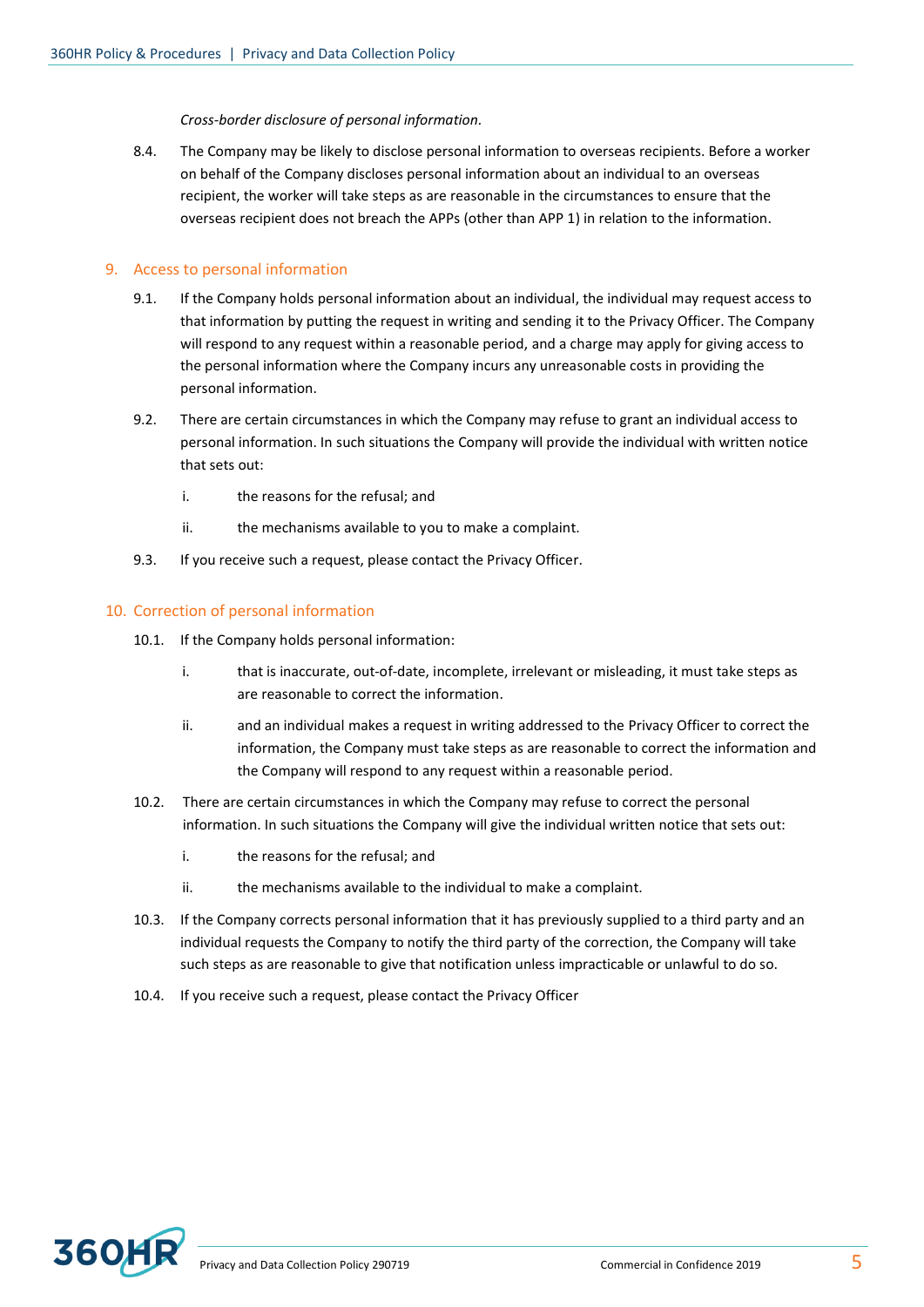### 11. Integrity and security of personal information

- 11.1. The Company will take such steps (if any) as are reasonable in the circumstances to ensure that the personal information that it collects is accurate, up-to-date and complete.
- 11.2. Workers must take steps as are reasonable in the circumstances to protect the personal information from misuse, interference, loss and from unauthorised access, modification or disclosure.
- 11.3. If the Company holds personal information and it no longer needs the information for any purpose for which the information may be used or disclosed and the information is not contained in any Commonwealth record and the Company is not required by law to retain the information, it will take such steps as are reasonable in the circumstances to destroy the information or to ensure it is deidentified.
- 11.4. If you are unsure whether to retain personal information, please contact the Privacy Officer to discuss.

#### 12. Data Breaches and Notifiable Data Breaches

- 12.1. A "Data Breach" occurs where personal information held by the Company is accessed by, or is disclosed to, an unauthorised person, or is lost. An example of a Data Breach may include:
	- i. Lost or stolen laptops or tablets;
	- ii. Lost or stolen mobile phone devices;
	- iii. Lost or stolen USB data storage devices;
	- iv. Lost or stolen paper records or documents containing personal information relating to the Employer's customers or workers;
	- v. Workers mistakenly providing personal information to the wrong recipient (i.e. payroll details to wrong address);
	- vi. Unauthorised access to personal information by a worker;
	- vii. Workers providing confidential information to the Employer's competitors;
	- viii. Credit card information lost from insecure files or stolen from garbage bins;
	- ix. Where a database has been 'hacked' to illegally obtain personal information; and
	- x. Any incident or suspected incident where there is a risk that personal information may be misused or obtained without authority.
- 12.2. If you are aware of or reasonably suspect a Data Breach, you must report the actual or suspected Data Breach to the Privacy Officer as soon as reasonably practicable and not later than 24 hours after becoming aware of the actual or suspected Data Breach.

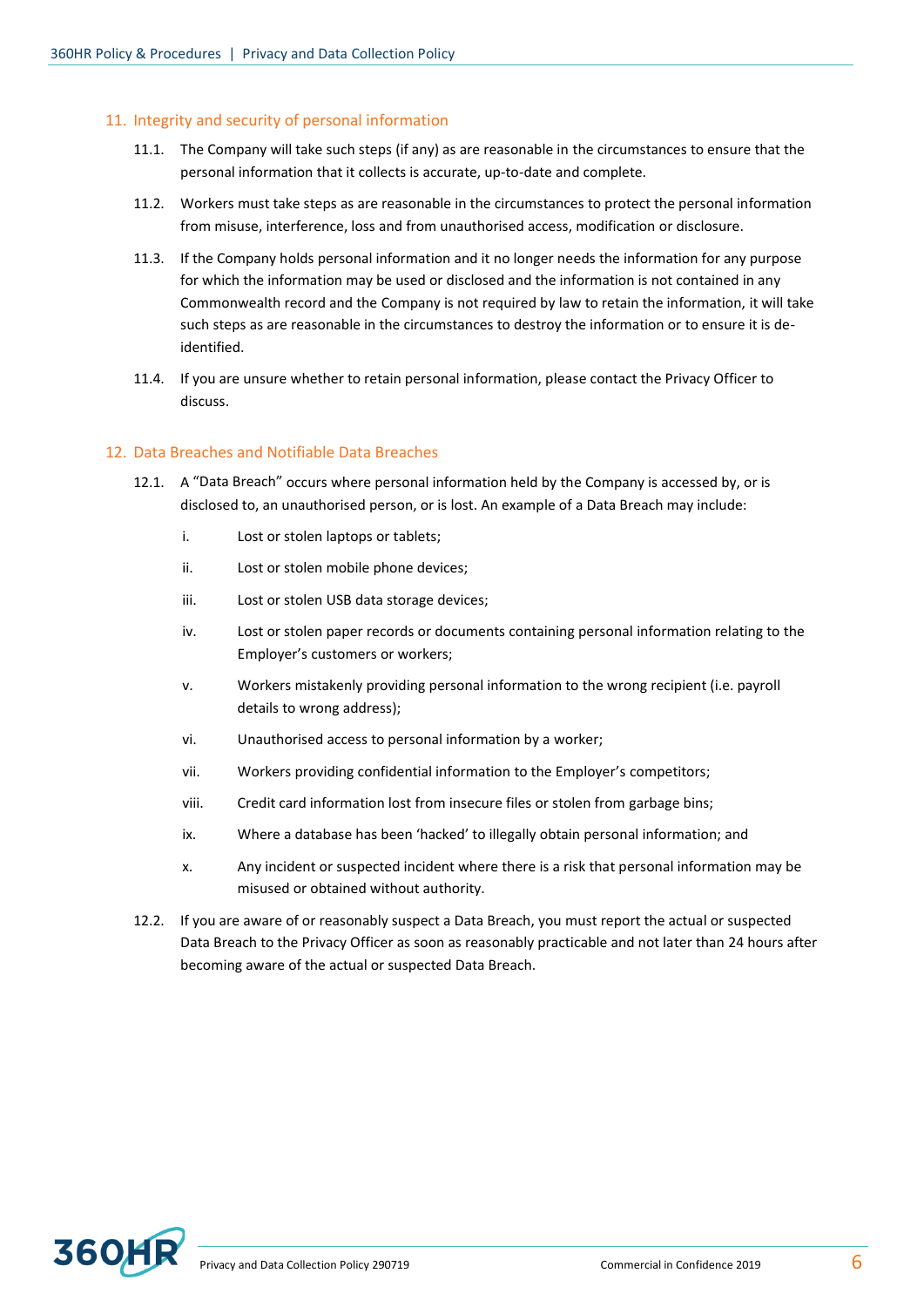- 12.3. A "Notifiable Data Breach" occurs where there is an actual Data Breach, and:
	- i. a reasonable person would conclude that the unauthorised access or disclosure would likely result in serious harm to the relevant individual (including harm to their physical or mental well-being, financial loss, or damage to their reputation); or
	- ii. in the case of loss (i.e. leaving an unsecure laptop containing personal information on a bus), unauthorised access or disclosure of personal information is likely to occur as a result of the Data Breach, and a reasonable person would conclude that the unauthorised access or disclosure would likely result in serious harm to the relevant individual (including harm to their physical or mental well-being, financial loss, or damage to their reputation).
- 12.4. A Notifiable Data Breach does not include a Data Breach where the Company has been successful in preventing the likely risk of serious harm by taking remedial action.

#### Assessment

- 12.5. If the Company is aware of any actual or suspected Data Breach, it will conduct a reasonable and expeditious assessment to determine if there are reasonable grounds to believe that the Data Breach is a Notifiable Data Breach or not. The Company will take all reasonable steps to ensure that the assessment is completed within 30 days after the Company becomes aware of the Data Breach.
- 12.6. In determining whether a reasonable person would conclude that the access to, or disclosure of information would likely result in serious harm to the individual(s) to whom the information relates, the Company will have regard to the following:
	- i. the kind or kinds of information;
	- ii. the sensitivity of the information;
	- iii. whether the information is protected by one or more security measures;
	- iv. if the information is protected by one or more security measures the likelihood that any of those security measures could be overcome;
	- v. the persons, or the kinds of persons, who have obtained, or who could obtain, the information;
	- vi. if a security technology or methodology:
		- a. was used in relation to the information; and
		- b. was designed to make the information unintelligible or meaningless to persons who are not authorised to obtain the information;

the likelihood that the persons, or the kinds of persons, who:

- vii. have obtained, or who could obtain, the information; and
- viii. have, or are likely to have, the intention of causing harm to any of the individuals to whom the information relates;

have obtained, or could obtain, information or knowledge required to circumvent the security technology or methodology;

- ix. the nature of the harm;
- x. any other relevant matters.

#### Notification

12.7. Subject to any restriction under the Act, in the event that the Company is aware of a Notifiable Data

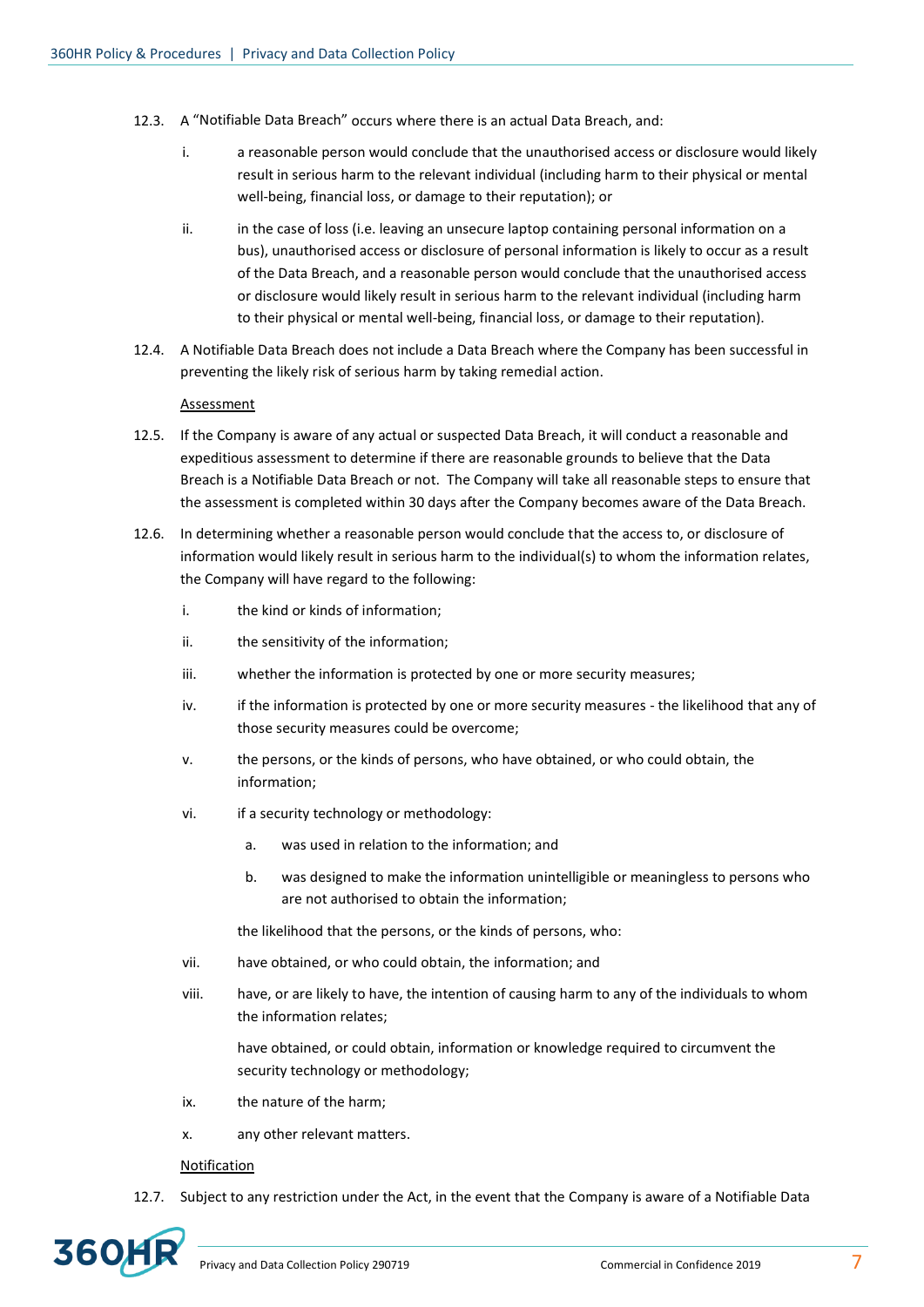Breach, the Company will, as soon as practicable, prepare a statement outlining details of the breach and notify:

- i. the individual whose personal information was part of the Data Breach; and
- ii. the Office of the Australian Information Commissioner.

# 13. Anonymity and Pseudonymity

- 13.1. Individuals have the option of not identifying themselves, or using a pseudonym, when dealing with the Company in relation to a particular matter. This does not apply:
	- i. where the Company is required or authorised by or under an Australian law, or a court/tribunal order, to deal with individuals who have identified themselves; or
	- ii. where it is impracticable for the Company to deal with individuals who have not identified themselves or who have used a pseudonym.
- 13.2. However, in some cases if an individual does not provide the Company with the personal information when requested, the Company may not be able to respond to the request or provide you with the goods or services that you are requesting.

#### 14. Complaints

- 14.1. Individuals have a right to complain about the Company's handling of personal information if the individual believes the Company has breached the APPs.
- 14.2. If a worker becomes aware of an individual wanting to make such a complaint to the Company, the worker should direct the individual to first contact the Privacy Officer in writing. Complaints will be dealt with in accordance with the Company's complaints procedure and the Company will provide a response within a reasonable period.
- 14.3. Individuals who are dissatisfied with the Company's response to a complaint, may refer the complaint to the Office of the Australian Information Commissioner.

# 15. Breach of this policy

15.1. A worker directed by the Company to do an act under this policy and which relates to personal information, must ensure that in doing the act they comply with the obligations imposed on the Company. A worker directed by the Company who fails to do an act in accordance with this policy will be deemed to have breached this policy and will be subject to formal counselling and disciplinary action, up to and including possible termination of the worker's contract.

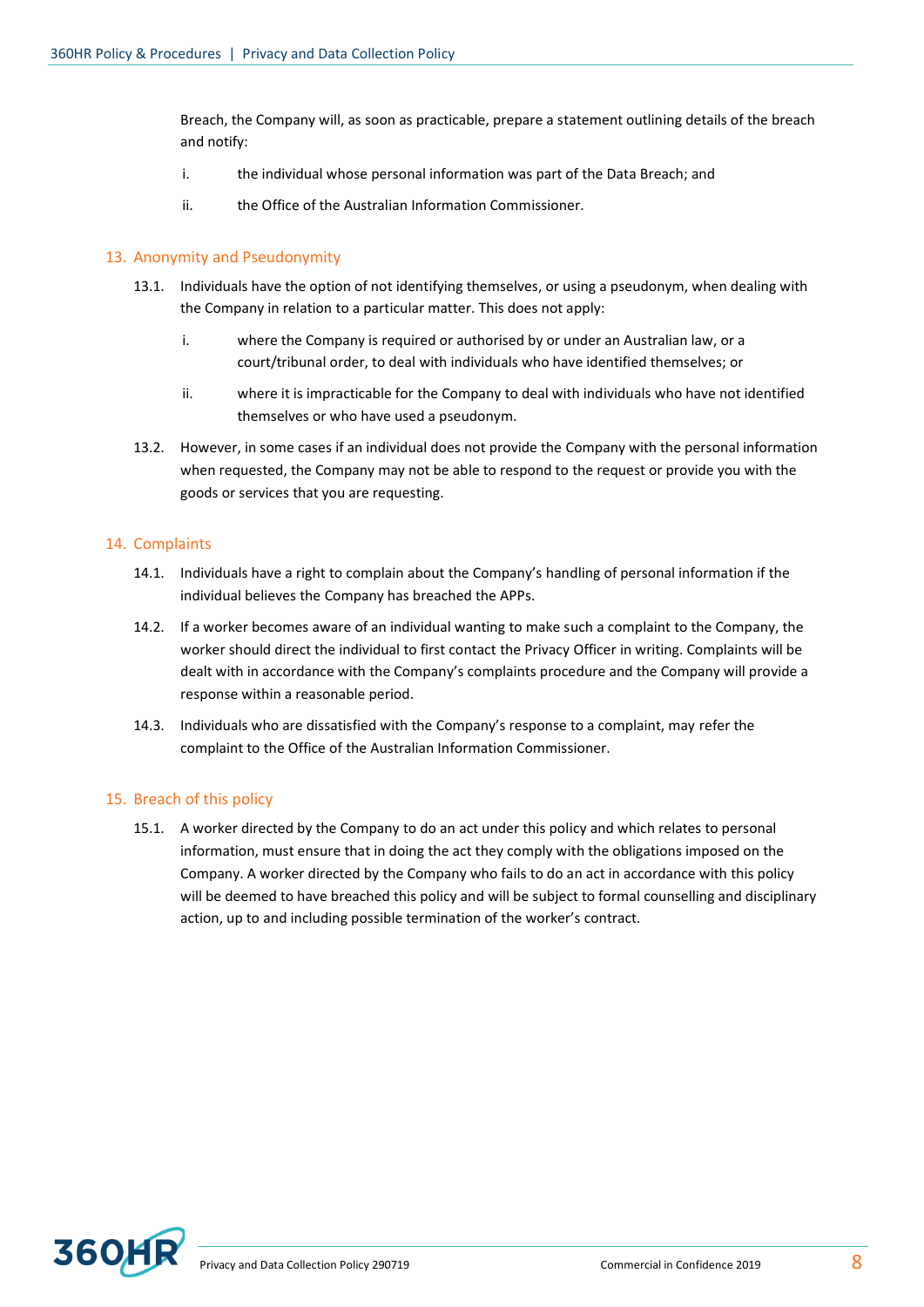### 16. Privacy Officer Contact Details

- 16.1. The Company's Privacy Officer can be contacted in the following ways:
	- i. Name: Di Pass
	- ii. Telephone number: 0419 908 848
	- iii. Email address: [dipass@360hr.com.au](mailto:dipass@360hr.com.au)
	- iv. Postal address: 503 Cove Point, 1 Cary Street, Drummoyne NSW 2047